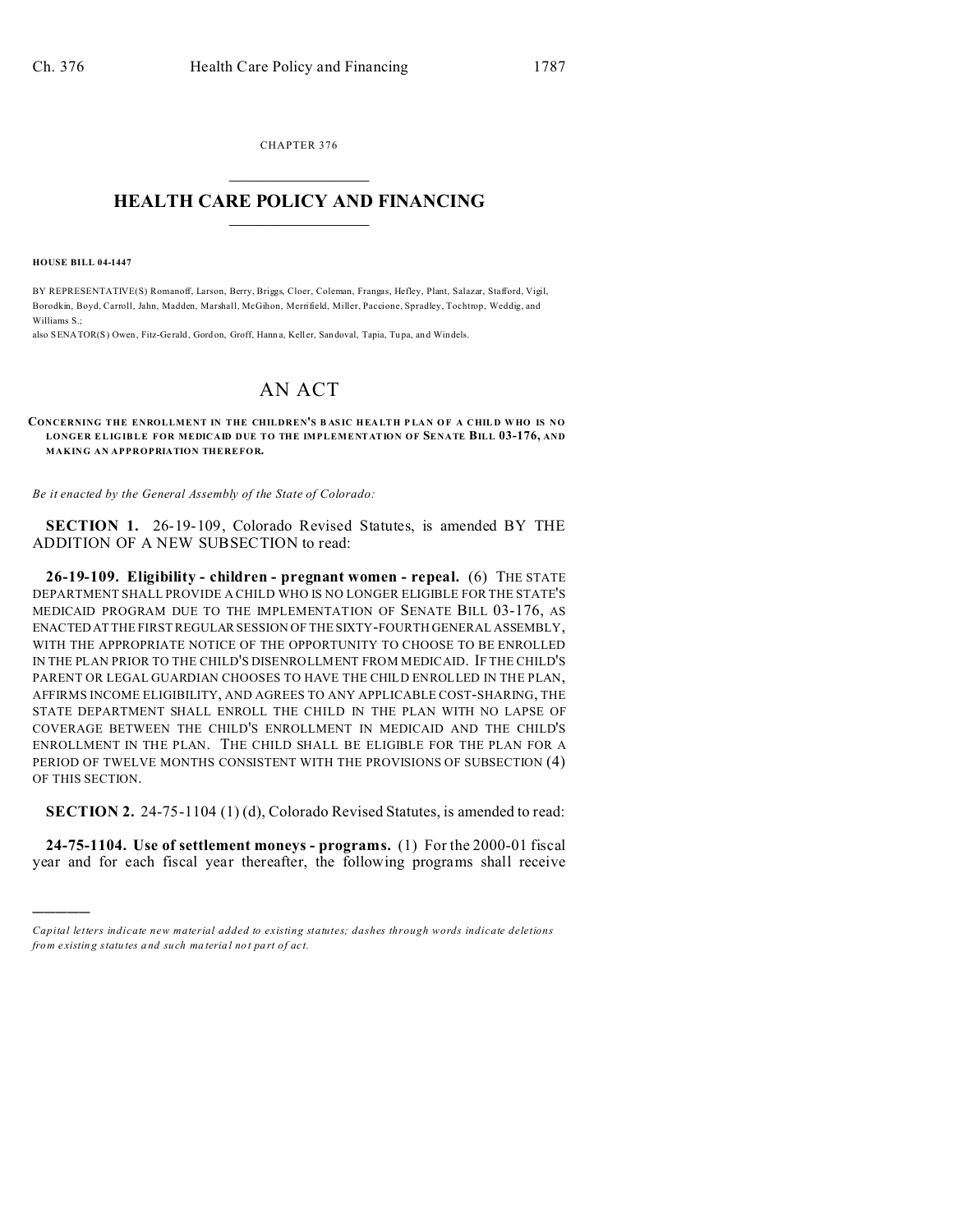appropriations in the specified amounts from the settlement moneys annually received by the state:

(d) (I) EXCEPT AS PROVIDED IN SUBPARAGRAPH (II) OF THIS PARAGRAPH (d), the tobacco education, prevention, and cessation grant program created in part 8 of article 3.5 of title 25, C.R.S., shall receive fifteen percent of the total amount of settlement moneys annually received by the state; except that the amount received in any fiscal year FOR PROGRAMS SPECIFIED IN THIS PARAGRAPH (d) shall not exceed fifteen million dollars;

(II) OF THE MONEYS ALLOCATED TO THE TOBACCO EDUCATION, PREVENTION, AND CESSATION GRANT PROGRAM IN SUBPARAGRAPH (I) OF THIS PARAGRAPH (d), TWO HUNDRED FIFTY THOUSAND DOLLARS SHALL BE ALLOCATED TO PAY THE STATE'S SHARE OF THE CHILDREN'S BASIC HEALTH PLAN COSTS FOR CHILDREN WHO LOSE MEDICAID COVERAGE DUE TO THE IMPLEMENTATION OF SENATE BILL 03-176, WHICH SHALL BE TRANSFERRED TO THE CHILDREN'S BASIC HEALTH PLAN TRUST CREATED IN SECTION 26-19-105, C.R.S., BEGINNING IN STATE FISCAL YEAR 2004-05;

**SECTION 3.** 25-3.5-807 (2) (a), Colorado Revised Statutes, is amended to read:

**25-3.5-807. Tobacco program fund - created.** (2) (a) Except as otherwise provided in section 24-75-1104 (1) (d),  $(1.7)$  (d),  $\sigma$ r AND  $(1.8)$  (a) (III), C.R.S., beginning in fiscal year 2000-01 and for fiscal years thereafter so long as the state receives moneys pursuant to the master settlement agreement, the general assembly shall annually appropriate to the fund fifteen percent of the amount transmitted to the state treasurer pursuant to the provisions of the master settlement agreement, other than attorney fees and costs, during the preceding fiscal year; except that the amount so appropriated to the fund in any fiscal year shall not exceed fifteen million dollars. The general assembly shall appropriate the amount specified in this subsection (2) from moneys credited to the tobacco litigation settlement cash fund created in section 24-22-115, C.R.S.

**SECTION 4. Appropriation - adjustments to the 2004 long bill.** (1) For the implementation of this act, appropriations made in the annual general appropriation act for the fiscal year beginning July 1, 2004, to the department of health care policy and financing, division of indigent care, shall be adjusted as follows:

(a) The appropriation to children's basic health plan administration is increased by six thousand four hundred fifty-five dollars (\$6,455). Of said sum, two thousand two hundred sixty dollars (\$2,260) shall be cash funds exempt and four thousand one hundred ninety-five dollars (\$4,195) shall be from federal funds. The cash funds exempt amount shall be from the children's basic health plan trust created in section 26-19-105, Colorado Revised Statutes.

(b) The appropriation to children's basic health plan premium costs is increased by three hundred nine thousand eight hundred fifty-five dollars (\$309,855). Of said sum, one hundred eight thousand four hundred forty-nine dollars (\$108,449) shall be cash funds exempt and two hundred one thousand four hundred six dollars (\$201,406) shall be from federal funds. The cash funds exempt amount shall be from the children's basic health plan trust created in section 25-19-105, Colorado Revised Statutes.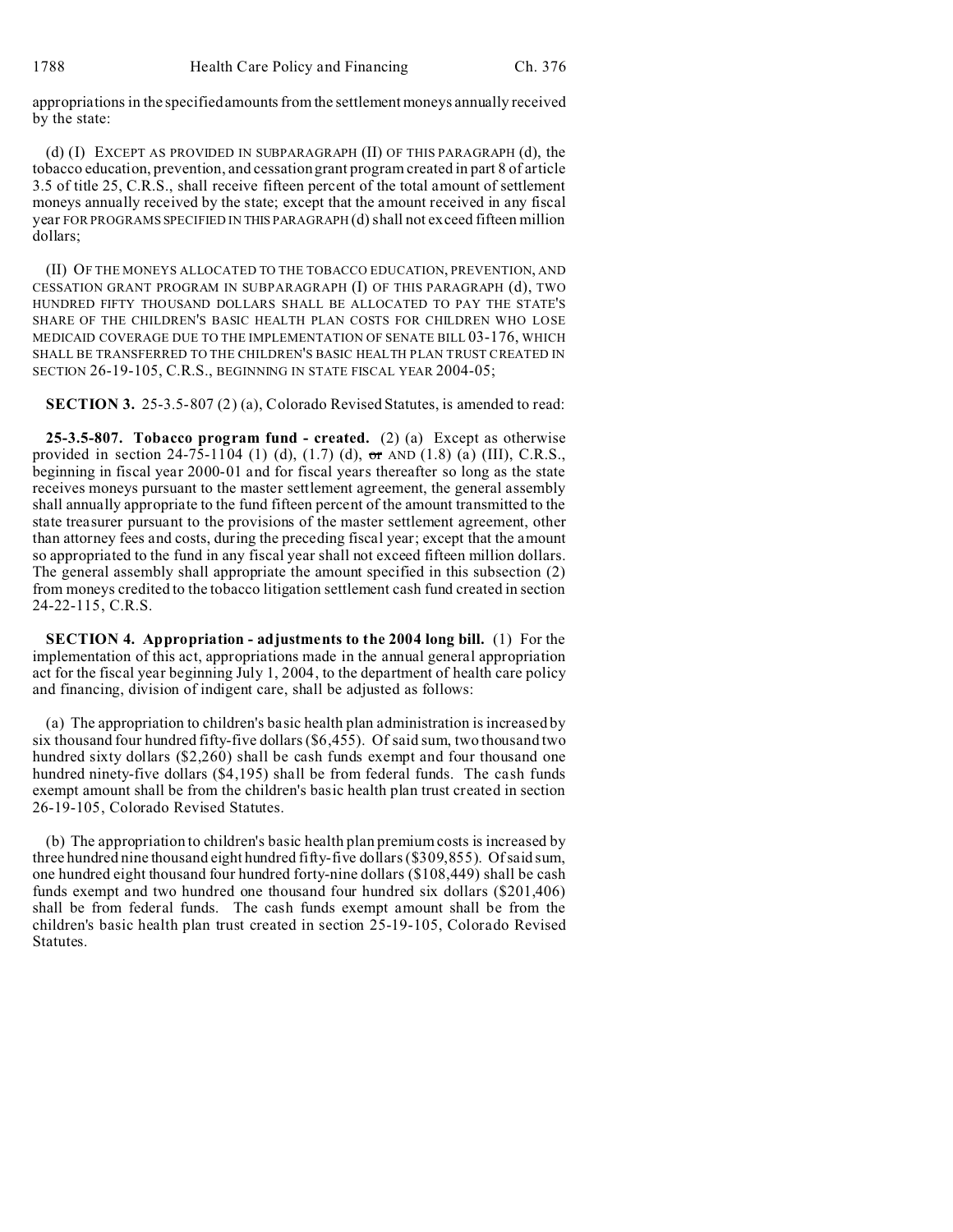(c) The appropriation to children's basic health plan dental benefit costs is increased by thirty-eight thousand five hundred forty-four dollars (\$38,544). Of said sum, thirteen thousand four hundred ninety-one dollars (\$13,491) shall be cash funds exempt and twenty-five thousand fifty-three dollars (\$25,053) shall be from federal funds. The cash funds exempt amount shall be from the children's basic health plan trust created in section 26-19-105, Colorado Revised Statutes.

**SECTION 5. Appropriation - adjustments to the 2004 long bill.** (1) For the implementation of this act, appropriations made in the annual general appropriation act for the fiscal year beginning July 1, 2004, to the department of health care policy and financing, division of indigent care, shall be adjusted as follows:

(a) The cash funds exempt appropriation to the House Bill 97-1304 children's basic health plan trust is increased by two hundred fifty thousand dollars (\$250,000). The cash funds exempt shall be from the allocation of the tobacco litigation settlement cash fund pursuant to section 24-75-1104 (1) (d), Colorado Revised Statutes.

(b) The appropriation to children's basic health plan administration is increased by six thousand four hundred fifty-five dollars (\$6,455). Of said sum, two thousand two hundred sixty dollars (\$2,260) shall be cash funds exempt and four thousand one hundred ninety-five dollars (\$4,195) shall be from federal funds. The cash funds exempt amount shall be from the children's basic health plan trust created in section 26-19-105, Colorado Revised Statutes.

(c) The appropriation to children's basic health plan premium costs is increased by three hundred nine thousand eight hundred fifty-five dollars (\$309,855). Of said sum, one hundred eight thousand four hundred forty-nine dollars (\$108,449) shall be cash funds exempt and two hundred one thousand four hundred six dollars (\$201,406) shall be from federal funds. The cash funds exempt amount shall be from the children's basic health plan trust created in section 25-19-105, Colorado Revised Statutes.

(d) The appropriation to children's basic health plan dental benefit costs is increased by thirty-eight thousand five hundred forty-four dollars (\$38,544). Of said sum, thirteen thousand four hundred ninety-one dollars (\$13,491) shall be cash funds exempt and twenty-five thousand fifty-three dollars (\$25,053) shall be from federal funds. The cash funds exempt amount shall be from the children's basic health plan trust created in section 26-19-105, Colorado Revised Statutes.

**SECTION 6. Effective date.** (1) Except as provided in subsections (2) and (3) of this section, this act shall take effect upon passage.

(2) Sections 2, 3, and 5 of this act shall only take effect if House Bill 04-1421 is not enacted at the Second Regular Session of the Sixty-fourth General Assembly and does not becomes law.

(3) Section 4 of this act shall only take effect if House Bill 04-1421 is enacted at the Second Regular Session of the Sixty-fourth General Assembly and becomes law.